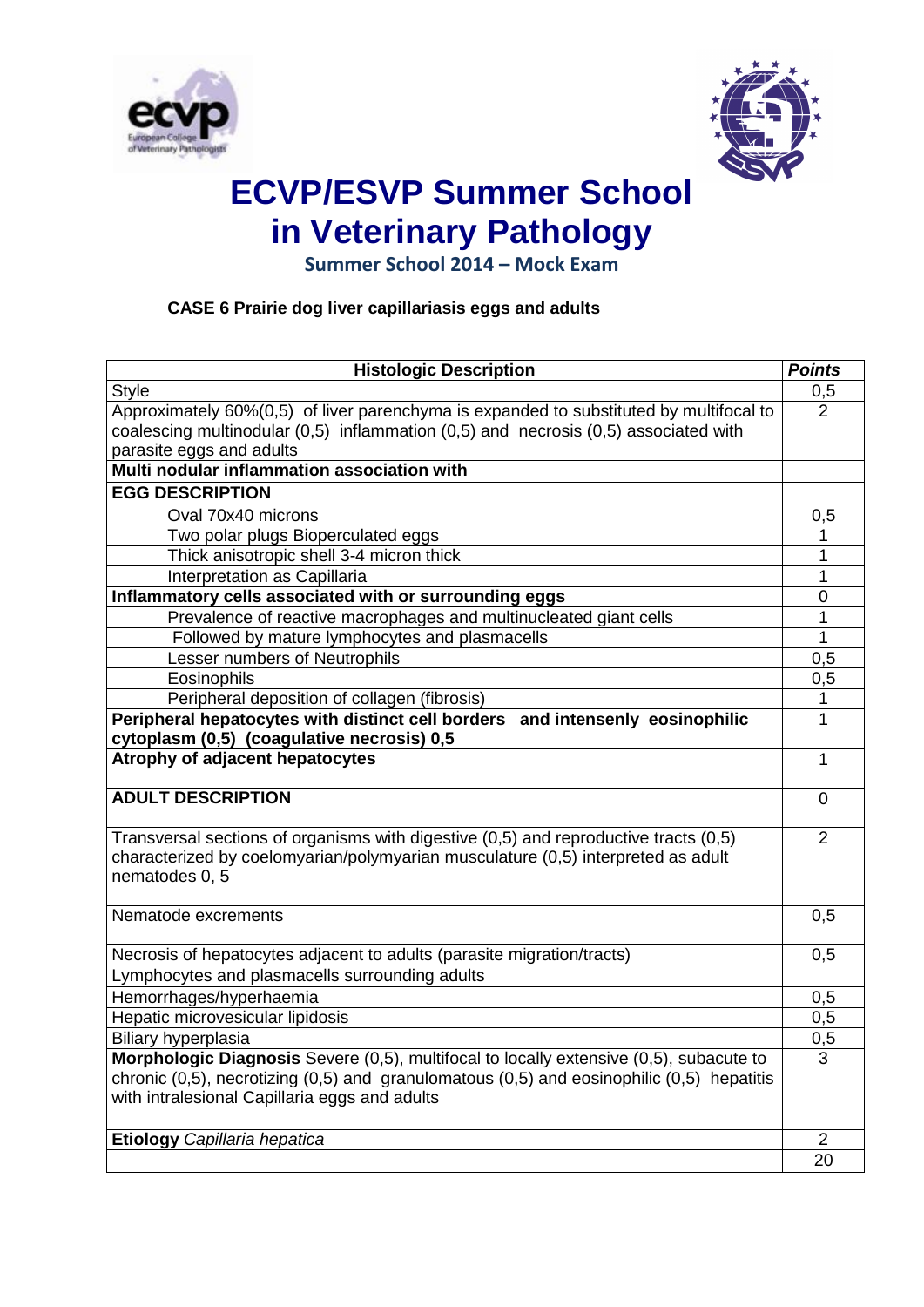



## **ECVP/ESVP Summer School in Veterinary Pathology**

**Summer School 2014 – Mock Exam**

**HD:** Approximately 60-70 % of liver parenchyma, is effaced by large, multifocal to coalescing, poorly demarcated nodules. These nodules contain elevate numbers of ovoidal structures (0,3 mm in length), with translucent thick (2  $\mu$ m), two polar plugs (bioperculated eggs eggs) containing embryos at different maturative stages. Surrounding eggs, hepatocytes with indistict cell borders and uniformly lightly eosinophilic cytoplasm (coagulative necrosis) with interspersed degenerated PMN neutrophils and eosinophils are detectable. Bundles of spindle cells, with central, oval hyperchromatic nucleus (fibroblasts, fibrocytes), admixed with collagen (fibrosis) are visible around necrotic centers. Elevated numbers of plasmacells, lymphocytes, large macrophages, and less numbers of giant (up to 50 um) multinucleated (up to 15) cells are present at the nodular periphery (granulomas). Occasionally, transversal sections of organisms with digestive and reproductive tracts (adult worms) characterized by coelomyarian/polymyarian musculature can be seen in the liver parenchyma surrounded by fibrocytes and inflammatory cells. Hatched larvae, 0,4 mm in lenght, (ascarid larvae /larvae migrans), are also visible dispersed in the liver parenchyma. In the areas less affected by necrosis, almost all of the hepatocytes have lightly basophilic cytoplasm (cloudy swelling) or clear cytoplasmic vacuoles (hydropic degeneration). In the portal spaces, numbers of variable sized biliary ducts with epithelial cells with central round hyperchromatic nucleus and lightly basophilic cytoplasm (biliary hyperplasia) are also present surrounded by foci of fibrosis (portal fibrosis). In the surface of hepatic serosa, bundles of fibrocytes with interspersed plasmacells, lymphocytes and scant macrophages are also detectable.

**E:** Capillaria hepatica (Adults and larvae) + Toxocara canis/Toxarcaris leonina

**ED:** Hepatic capillariasis/Hepatic ascaridiosis

### **CAPILLARIA**

#### **General Discussion:**

- *[Capillaria](https://www.askjpc.org/vspo/show_page.php?id=592)* sp., which are aphasmid nematodes, parasitize diverse epithelium of a wide range of hosts.
- Some unique features of aphasmids include:
	- Stichosomes (a series of glands along the esophagus)
	- $\circ$  Bacillary or hypodermal bands: Pore-like structures on the body surface.
	- $\circ$  Eggs in many genera are bioperculate (bipolar plugged), barrel-shaped, and thick-shelled.
	- $\circ$  Aphasmids lack a pair of sensory papillae (phasmids) on the caudal end that is not identifiable in histologic section.
- *Capillaria hepatica* is primarily a disease of **wild rats and mice** but has been reported in many mammalian hosts, including the dog, cat, vole, chipmunk, groundhog, squirrel, mole, shrew, opossum, weasel, fox, skunk, raccoon, porcupine and man.